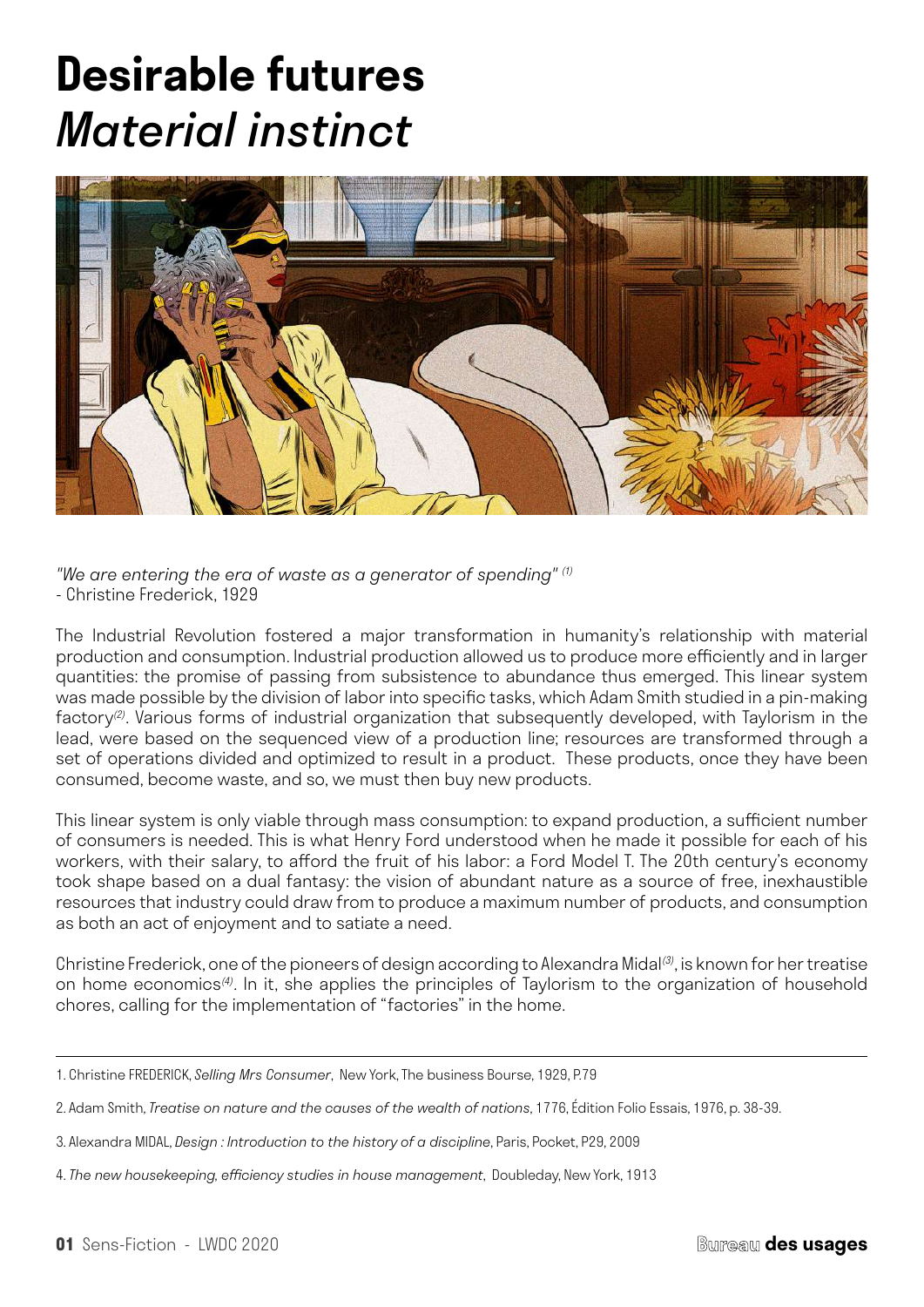

Taylorism in a Ford factory in Michigan, 1913.

Here, she invented before-and-after diagrams to prove the efficiency of her recommendations, forging a path toward the techno-scientific rationalization of the household, as well as household consumerism. In fact, she refers to the ethos of disposability, and speaks of creative waste as moral justification for housewives' constant and increased repurchasing of products. She ties this form of efficiency to linear consumption: "creative loss" elevates waste to something positive, a source of enjoyment and social value.

Throughout the 20th century, this relationship with consumption is at the very heart of design thinking and practices. It was Streamline that posited the very first precepts of the relationship between design and consumption. *"Ugliness doesn't sell !"* This well-worn adage from Raymond Loewy says it all: the economic question, that of appearance and desire, is, from their point of view, at the core of design. The primary contact of the designer is the user, and, therefore, in terms of consumer goods, the consumer. The "Moderns" accused these designers of a "cover-up", placing a cover or skin over the object's function, dolling it up to draw in the consumer. For them, mass production arose from an almost transcendental common interest that allows everyone access to progress. This debate continued throughout the 20th century: design that gives the decision-making power to the user, and thus must enchant them, versus design that denunciates consumption in favor of a greater good.

In many ways, and notably in the postwar period and during the following booming decades, Streamline's intuition was reinforced, and the consumption instinct grew stronger, as a "natural" outcome of mass production: *"I spend, therefore I am"*. The appearance of marketing fostered new needs, and Maslow's pyramid helped position a product in a progressive manner, depending on a household's socioeconomic level or a specific consumer segment. Design would become a major ally of this consumerist orientation: whether they created products or services, the designer often took on the role of translating technological evolutions into marketable uses.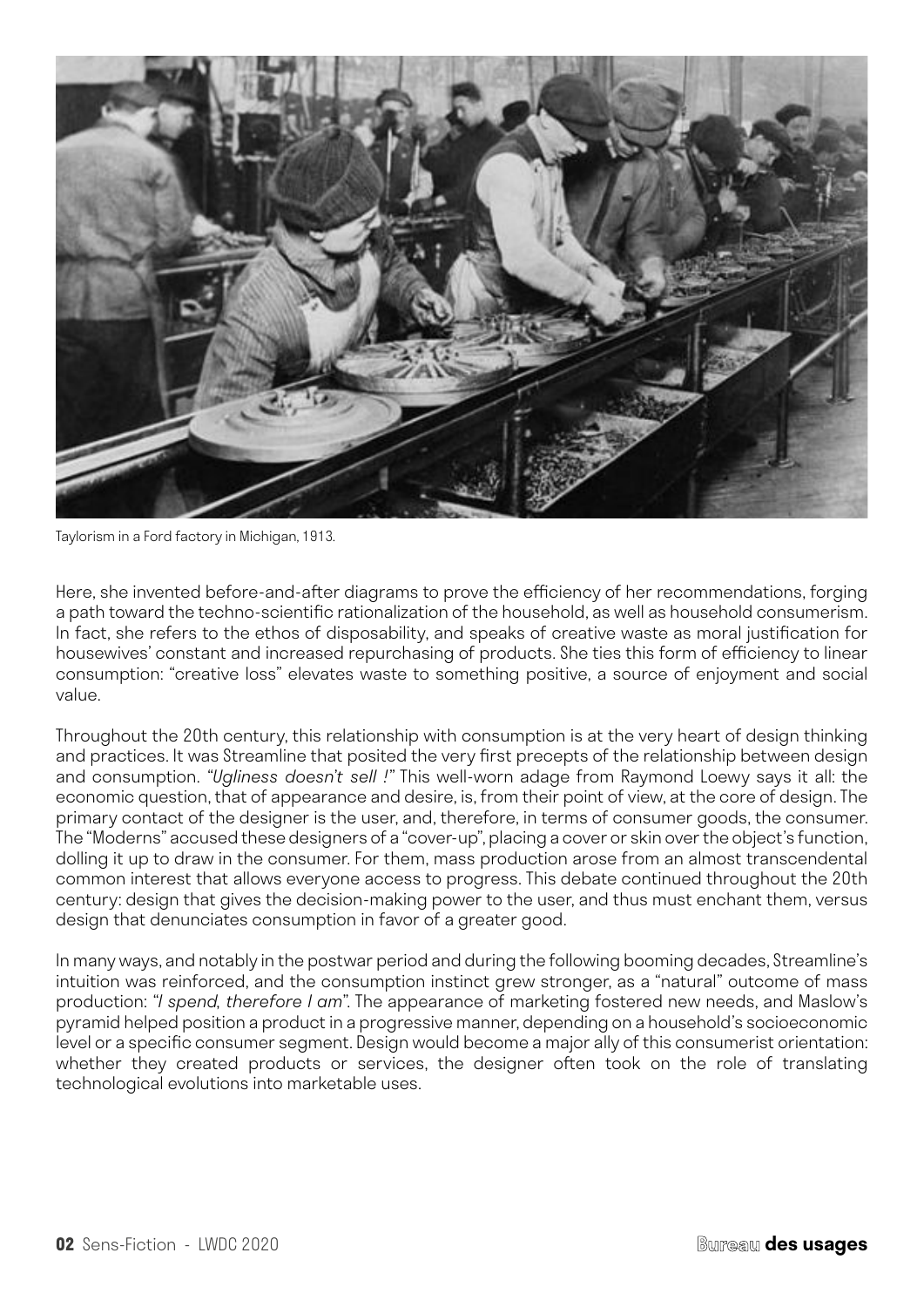

Mapping from *Design for the real world*, Victor Papanek, 1971.

## **Non sono cattivo -** *I'm not a bad guy*

This phrase was spoken by Ettore Sottsass. Along with other so-called radical designers, notably in Italy and the United Kingdom in the 1960s and '70s, he called for *"a reconsideration of the role of design in the nightmare it helped create"*. This involved two strategies: first, providing new, reflexive artifacts that help us question our relationship to the world and to consumption, in other words, critical design, and second, providing more virtuous behavioral patterns. A rift in the design world reopened, and some designers immediately began positioning themselves in a critical fashion, in opposition to mass consumption. It was certainly Victor Papanek who most clearly opened up this secondary pathway to transformation through design: *"Design, if it wants to fulfill its ecological and social responsibilities, must be revolutionary and radical. It should claim for itself the principal of minimal usage of nature, that is to say, do the utmost using less."* In his manifesto *Design for the real world*, published in 1971, he suggests that the designer's primary point of contact should be the end user, the individual and not the consumer, corporate sponsor, or company. He was also among the first to introduce environmental impact as part of his design approach, encouraging the consideration of object life cycles and their recycling. Thus began, in the 1970s, a two-fold awakening. The distinction between end user and consumer implies some reflection on usage according to social necessity, which doesn't necessarily form part of a sales strategy; post-modernity also influenced designers, who contributed to an overall rethinking of productive systems, beyond technological shifts, to meet emerging environmental challenges.

## **Re-use and recycling**

Thirty years later, the awakening has become real, but changes are still at an embryonic stage. In three decades, neither design, nor industry, nor even technological innovations have managed to turn the tide. A green, and sometimes social, transition has really just begun, and has been slow to catch on everywhere. Still, all initiatives are useful and necessary to help shift mentalities, inform the greater public, and give it a taste or desire to choose alternative options that are available, when they're more equitable and virtuous than others.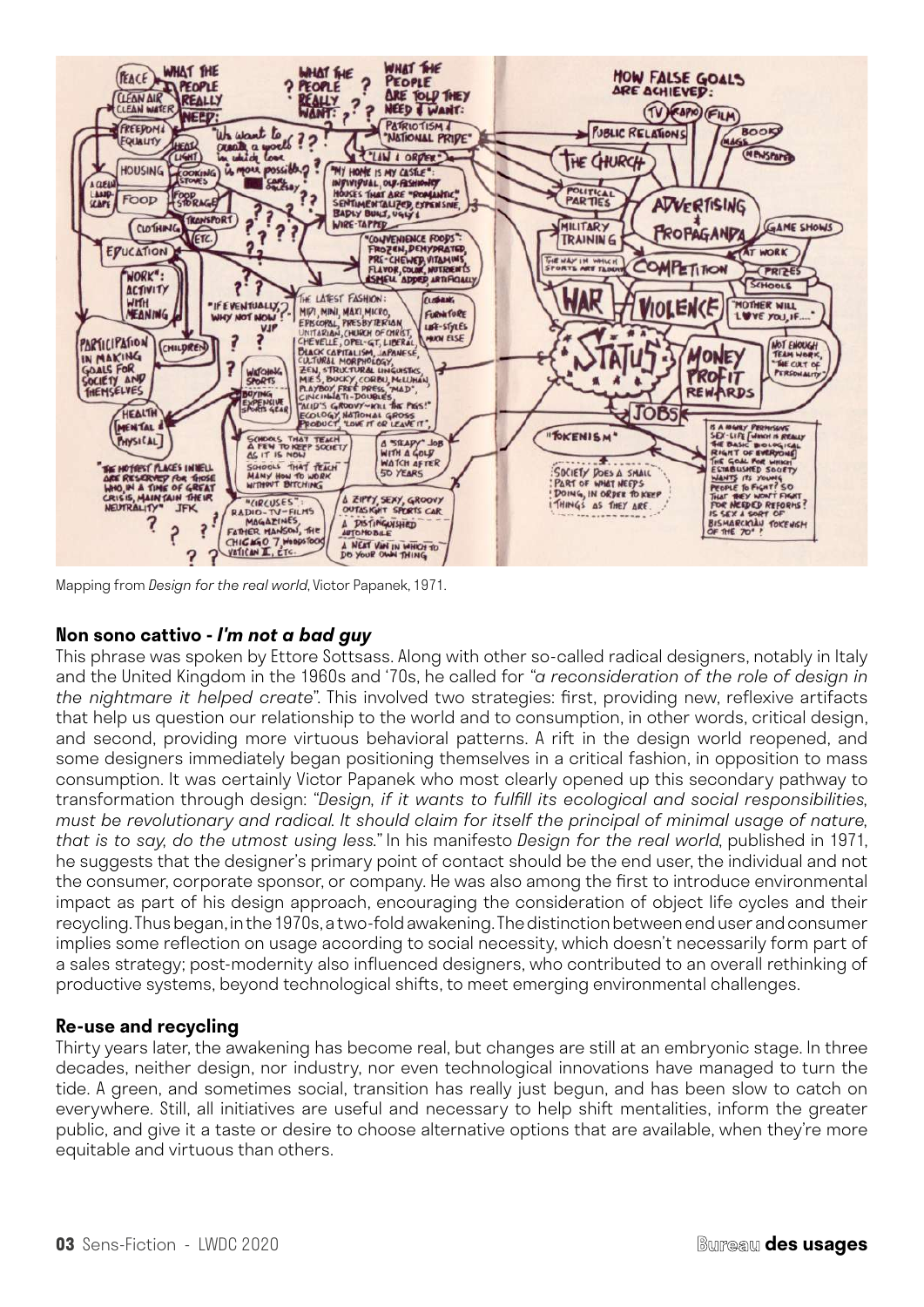New materials, re-use, recycling, and anti-waste are more familiar terms than in the past, but they have yet to acquire the prestige and power of the imaginary visions that continue to perpetuate the consumerist ideal of the 20th century, bereft of the environmental commitments needed for a real transformation of our extractivist and uncaring relationship with natural resources. It is therefore urgent to represent these virtuous notions within desirable future universes.

# **The circular economy**

As with the providential advent of all things disposable, or the fascination for the first robotic assembly lines that allowed for ever more efficient manufacturing, could new productive practices, which are more virtuous and humane, enthrall us to the same extent? Wouldn't the circular economy, specifically, the keystone of an alternative way to treat raw materials, production costs, and, of course, consumers, benefit from being represented in stories that allow the widest possible audience to fall in love with this system? We naturally think so, and for more than one reason: the circular economy espouses all the challenges we face in terms of resources, their use, and re-use. Beyond product re-use and recycling, it's about imagining a productive system in a circular manner, right from the start, erasing any distinctions between waste and resource<sup>(5)</sup>.

# **Makers and hackers, heroes of the apocalypse(s)**

Future visions have extensively explored the idea of a circular economy made necessary by an apocalypse. In fact, many science fiction scenarios highlight total breakdowns in society, where survivors have no choice but to rely on their cleverness and resourcefulness to survive. Many futuristic and dystopian scenarios bring to the fore this vision of a maker, where tinkering and secondhand are the principal means of subsistence, with *Mad Max* being a clear example of this vision that has also been reflected in many other works. The maker often transforms into a resistance fighter against the established order, notably in dystopias that predict an unequal world (*Seven sisters, Elysium*, Série *3%*, etc.). Steampunk, incidentally, gives these settings and characters a cleaner and more poetic spin; they become everyday heroes. In the cyberpunk movement, the wastefulness of ultra-commercial capitalist societies is reflected in the abundance of waste and pollution in crowded megacities. Alongside the maker, who survives through recycling, we find a new figure, that of the hacker, who consequently integrates all things digital into his/her mode of resistance, in the face not of an established human order, but that of a machine, where the productive system has taken over from humans. How can we fail to think of *The Matrix*?

And finally, it may be in the adaptation by Sony for Amazon Prime of the novel *Autofac* by Philip K.Dick that we find that most sarcastic demonstration of the absurdity of our affluent consumerism. After a massive, apocalyptic war, groups of humans survive, along with a fully automated company, *Autofac*, which produces and delivers all kinds of imaginable artifacts, well beyond what the survivors need. The groups of humans are confined to quarters within zones limited by the company's delivery lanes. They try to resist, using their limited means, the pollution caused by the delivery of these useless objects that pile up in parking lots. They end up calling upon customer service, in the form of an android-style robot reminiscent of the chatbots we're increasingly faced with each day. At the end of this short film, we discover that the humans are, in fact, machines created by Autofac to justify its own existence.

<sup>5.</sup> This movement gradually gained ground, starting with a small number of researchers and professors, and the concept has slowly, but surely found real applications within a few pioneering companies. The circular economy is at the crossroads of several fundamental trends. The Ellen MacArthur Foundation is now one of its main proponents.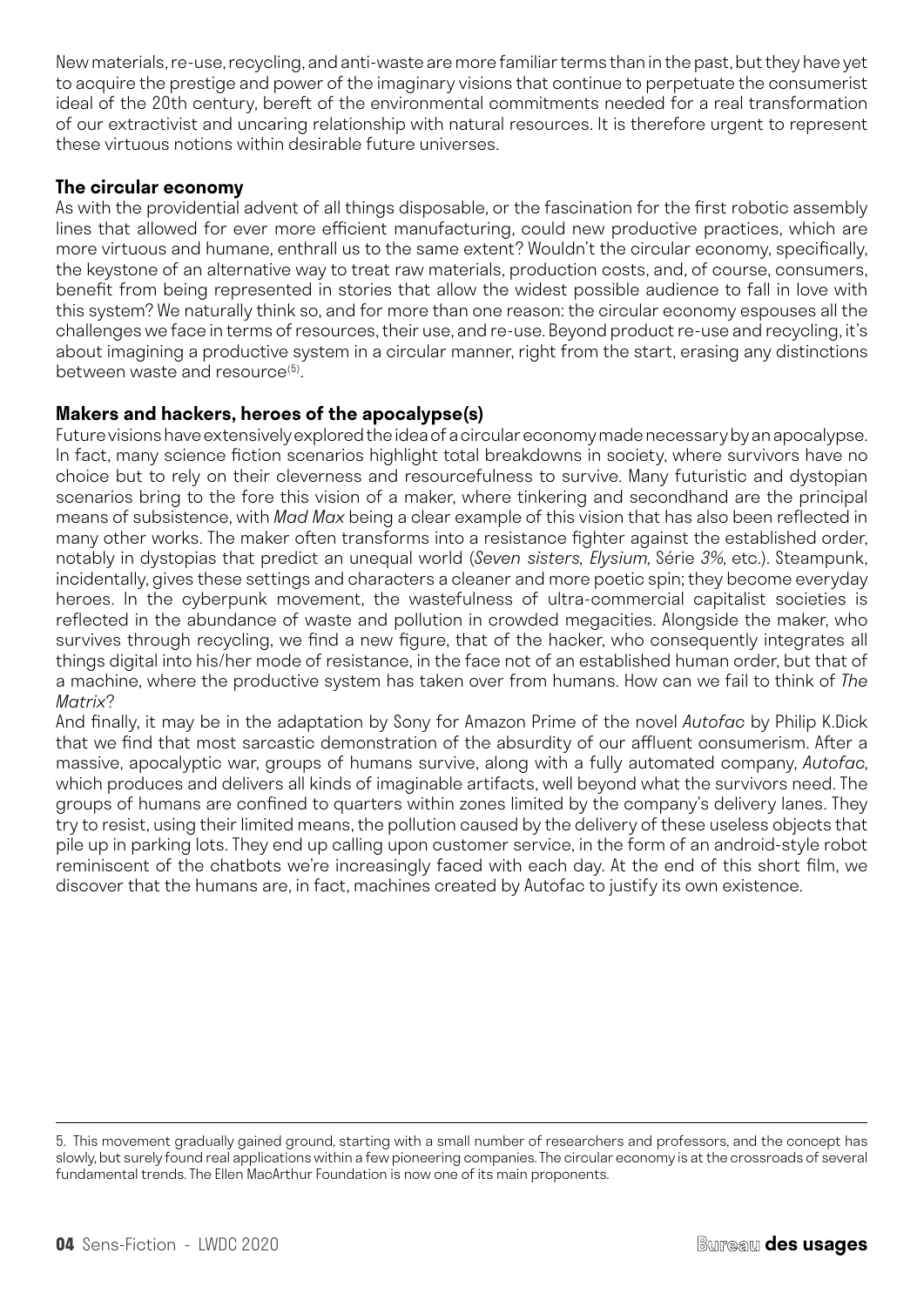

Excerpt from the comic *VilleVermine : L'homme aux babiolles (VilleVermine : the knick-knack man)*, Julien Lambert, 2018

### **Rethinking the object system: emancipated goods**

This alternative presented by visions of the future thus happens through a new relationship to objects, where we enter their inner workings and see what's under the hood, so to speak, to understand how they work, repair them, or even make them work better. Freeing ourselves from linear systems of production and mass consumption calls for a ontological transformation through a review of our system of objects, their intrinsic characteristics, and our relationship with them, whatever their mode of production. Razmig Keucheyan, in a new essay $^{(6)}$ , earnestly calls for emancipated products, which he defines as being liberated from the rationale of rapid consumer rotation. He outlines 4 essential characteristics of these emancipated goods:

- Robustness: Robustness consists of adapting materials for usage. The longer the duration of usage, the most robust the product should be, and, conversely, the shorter the duration of usage, the more frugal the materials should be in terms of their footprint. Most of the time, durability is the best strategy. And for this, Keucheyan tells us, nothing could be better than extending the warranty period.

- Ease of disassembly, a requisite condition of maintainability. When one of its components is damaged, it can be easily replaced by its owner or by a repair shop. Particular attention should be paid to the method of assembly: screwing something in and/or interlocking is preferable to gluing and to one-piece structures.

- Interoperability: This means, as much for hard as for soft goods, allowing different components or software to operate amongst each other and be compatible between different brands. A "universal" charger, with the exception of the IPhone, was made compulsory for manufacturers in 2017, after a decade of debate in the European Parliament, brought to the fore by a coalition of consumer associations and Green and left-wing parliamentarians. This measure alone has saved 50,000 tons of electronic waste each year. It signals a return to a welcome standard!

- Scalability: This means that for each product, design provisions should theoretically include any future potential changes. True technological disruptions are quite rare, so objects should be able to foresee evolutions, if not in their nature, then at least in terms of adaptability to incremental innovations.

Razmig Keucheyan(7) concludes : *"Robustness, ease of disassembly, interoperability, and scalability: these four characteristics of emancipated goods lean toward one same goal, that of objects appearing less inscrutable to us humans. Then, the power dynamic between the value of usage and the exchange value will have a chance to shift in favor of the former. Private property and the inequalities that accompany it will still not have been abolished, but we will have made a first step toward a post-capitalist world."*

<sup>6.</sup> Les besoins artificiels. Comment sortir du consumérisme, Zones, 2019, 202 p.

<sup>7.</sup> *Ibid*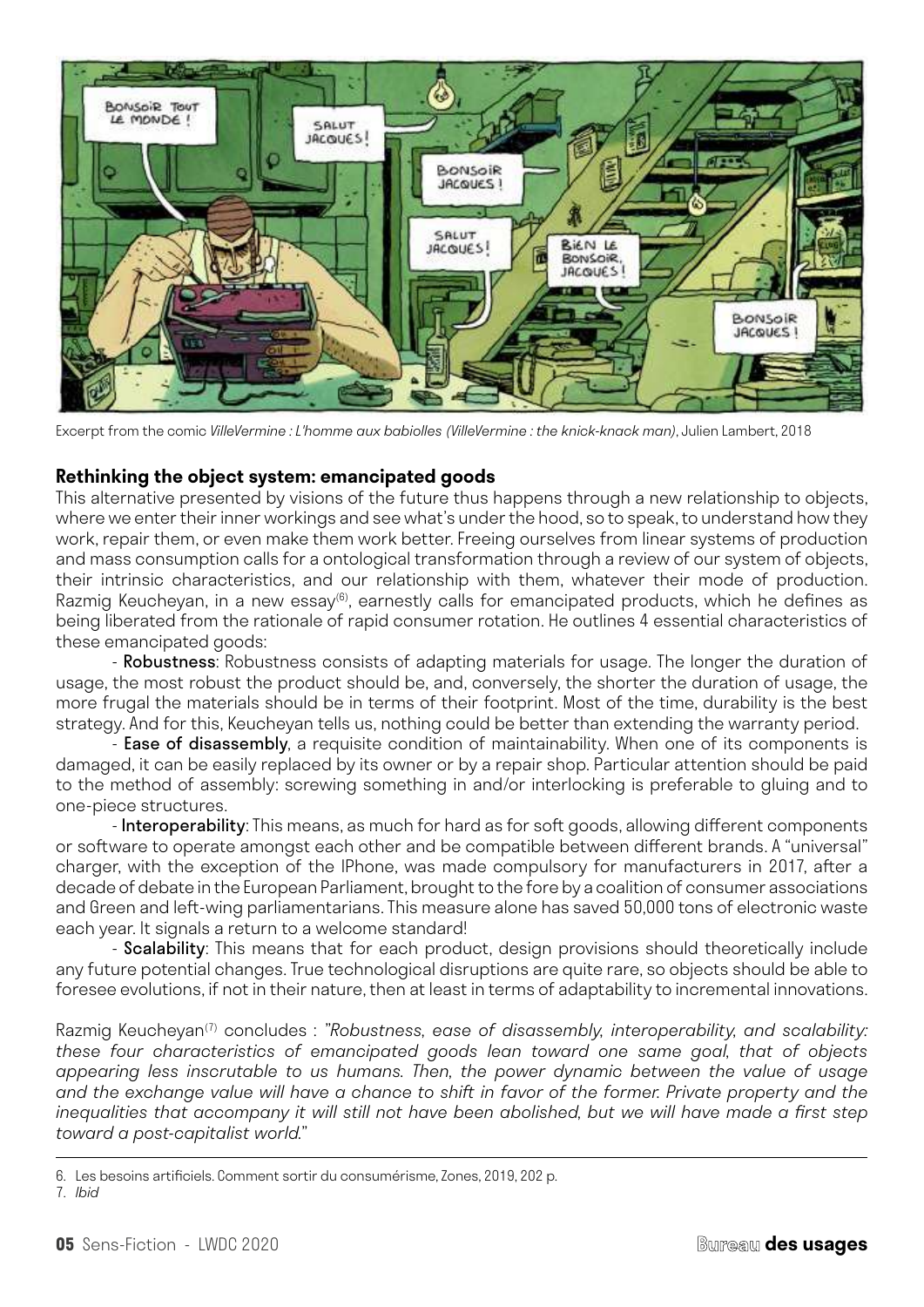

The *Easybreath* snorkeling mask from Decathlon, equipped with a 3D-printed adapter, to make up for the lack of hospital equipment during the COVID-19 pandemic.

This rejection of disposal is at the very heart of the comic entitled *L'homme aux babioles (The knickknack man)* of Ville Vermine, published by Sarbacane. Jacques Peuplier is a detective with magical powers to take on his mission: he can communicate with objects. Henceforth, it is not only functional and simply utilitarian relationships that are highlighted, but more empathetic ones, where the object is a vessel and a mediator of our way of living in the world. They tell Jacques how much they suffer when so many of them are cast aside. Here, it's about reconnecting with the dignity of the artisan, providing a real alternative to the considerable disposability of linear production systems. Where there is a specialized worker, as soon as they use their individuality and improvises, makes a mistake, the artisan, through their judgment and actions, provides a certain level of quality.

#### **The third industrial Revolution : contextual resilience**

The circular economy thus happens through a new relationship with objects, which become less intimidating and more accessible in their mechanics, and constitute an extension of human activity; it's also a productive system linked to its particular territory and context, because it allows for production to be truly flexible. If makers were particularly active and relevant during the coronavirus crisis, notably in terms of the flexibility of production tools in fablabs, it's due to their ability to rapidly adapt production to a specific context, with all the agility of production that adapts to needs, and not the other way around. The other good piece of news is that these technologies and practices are percolating throughout the predominant industrial system, and it's possible that certain industries may disseminate this resilience around them. Just observe what has been done in Grenoble: an ecosystem created by Schneider Electric, researchers from the CEA, makerspaces, and fablabs. They produced results immediately. The platform was organized for use on several projects, notably founded on a baseline observation: a shortage of masks. A three-fold system of recovery, distribution, then production, based on an original prototype, quickly came together. People who never talk to each other ended up working together: makers and industrial firms.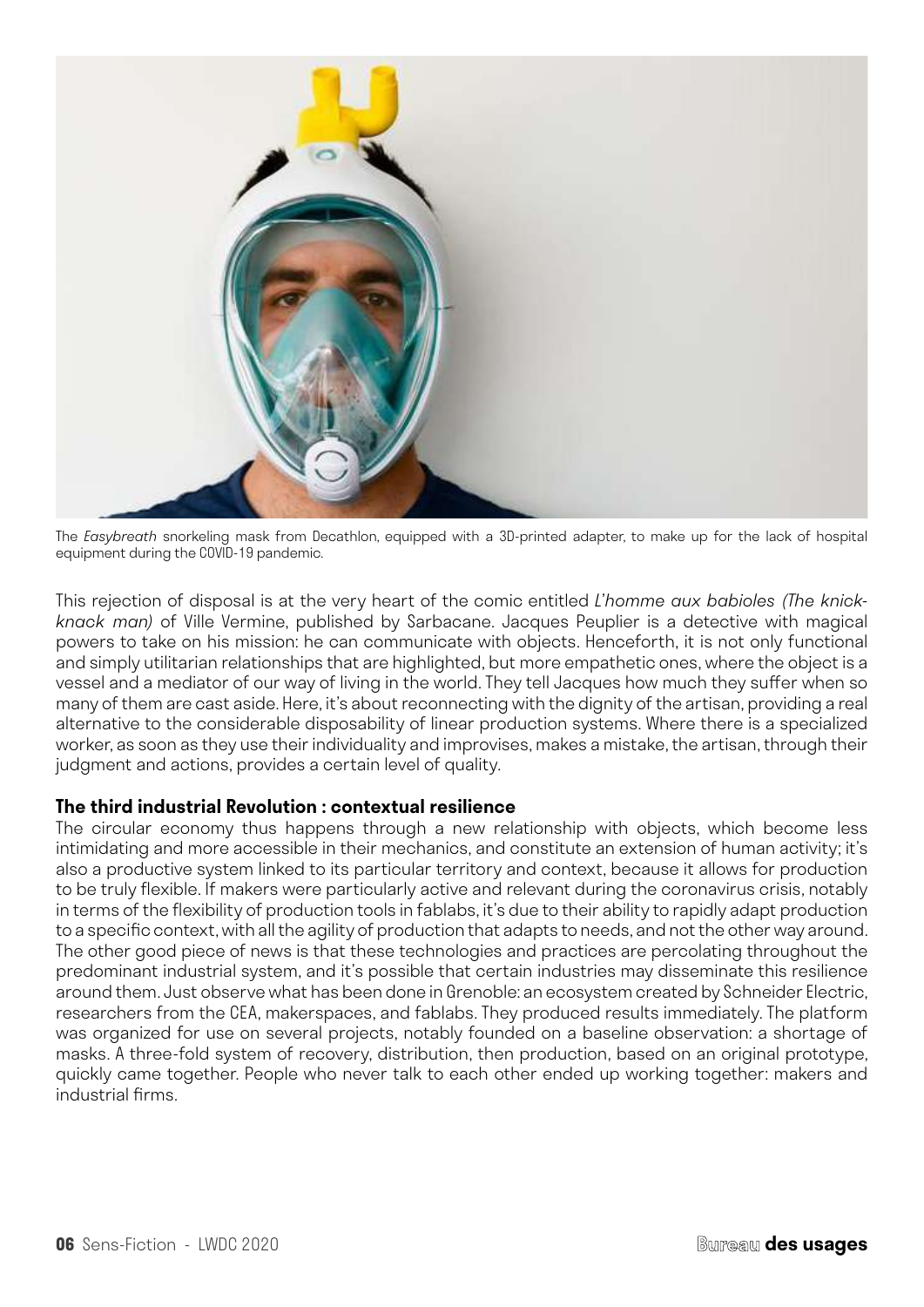

The *NU! Intelligent fridge*, at the heart of a sustainable ecosystem.

#### **Local networks**

The closed-circuit nature of production also invites a certain circularity in consumption: each individual becomes simultaneously a consumer and a producer. Technological evolution, what Jeremy Rifkin calls the Third Industrial Revolution<sup>(8)</sup>, is facilitating its adoption. Indeed, the agility of productive tools as seen in fablabs also corresponds to a certain circular form of design and an alternative view of consumption. Whereas in a linear system, zero marginal cost is found in the extra unit produced, which allows for a reduction in the unit cost through mass production, in a circular system, it's the emergence of free, open-design alternatives, available on social media and producible close to home, that allows for a reduced impact.

A consequence of the large-scale transformation of our productive systems is the development of local networks, within a resilient system driven by distributed technologies, where everyone participates according to their abilities and desires, in design, production, and consumption, an example that we've developed at the Studio. We are strong advocates of depositories and the re-use of sustainable packaging. Christine Frederick made them disappear from the home, so, using design and this vision of an everyday circular economy, we try to create the conditions for these usages to become contemporary comforts, notably using "phygital" tools. Depositories, as reusable containers, make long-distance transport impractical, and can only become organized and function based on local food production networks. A circular economy is often virtuous in many different ways, and combines zero waste with the local economy. It's with this in mind that, in start-up mode, along with a team of engineers, we've designed the Nu fridge: it combines a depository with a mobile phone, and local supply chains with the world of service-economy offices.

<sup>8.</sup> Each Industrial Revolution is, in his view, based on 3 factors: communications, logistics, and energy. Whereas the first one was based on the telegraph, the train, and steam power, the second was based on the telephone, the automobile, and fossil fuels. The Third Revolution, which we are currently experiencing, is based on the Internet of Things, 3D printing, and distributed renewable energy.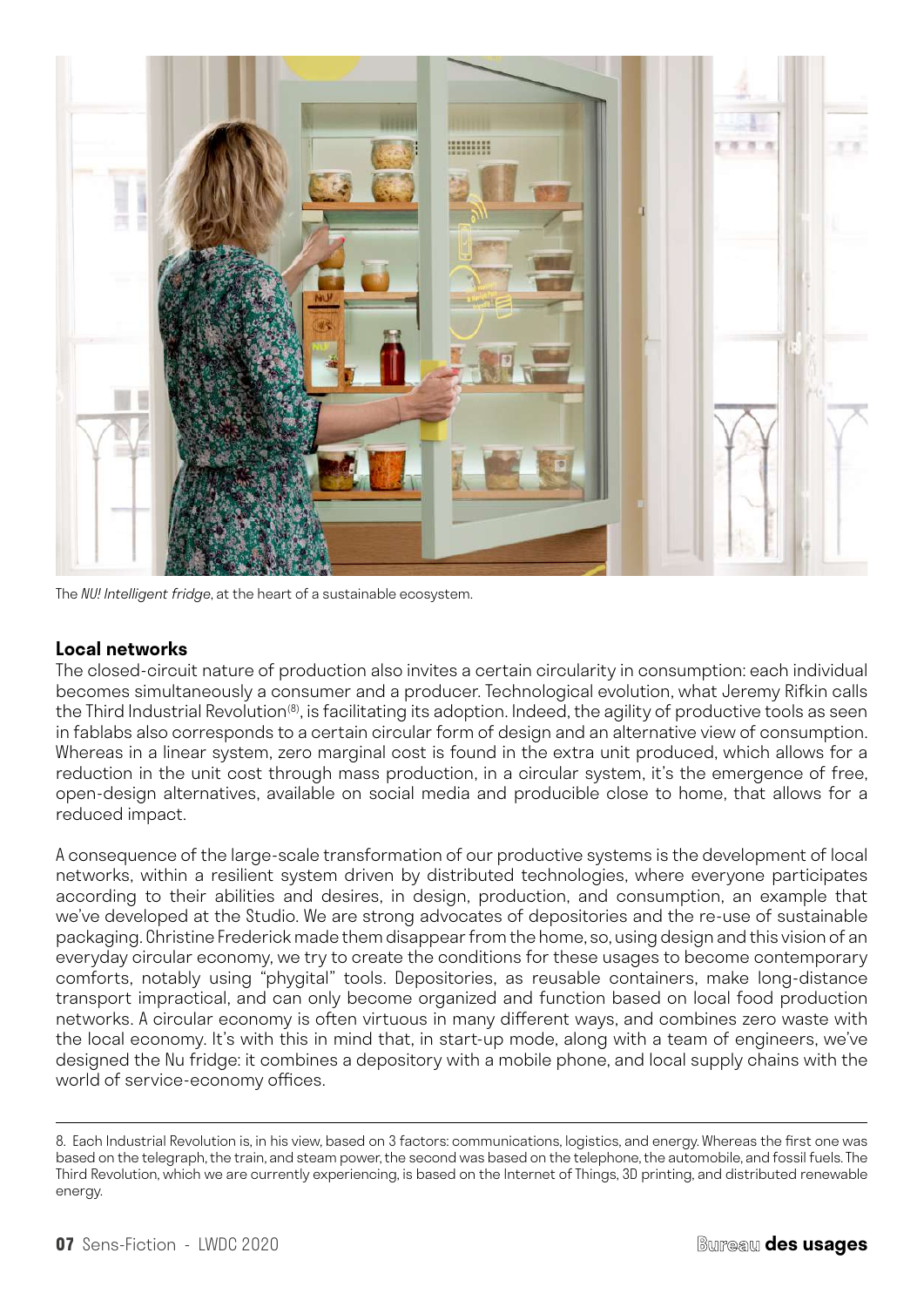

TRAITEURS





ESPACES DE CO-WORKING BUREAUX



CONSIGNE





LOGISTIQUE



Diagram of the sustainable *NU!* ecosystem, providing healthy, zero-waste food. Co-working spaces & Offices, depository, logistics, caterers.